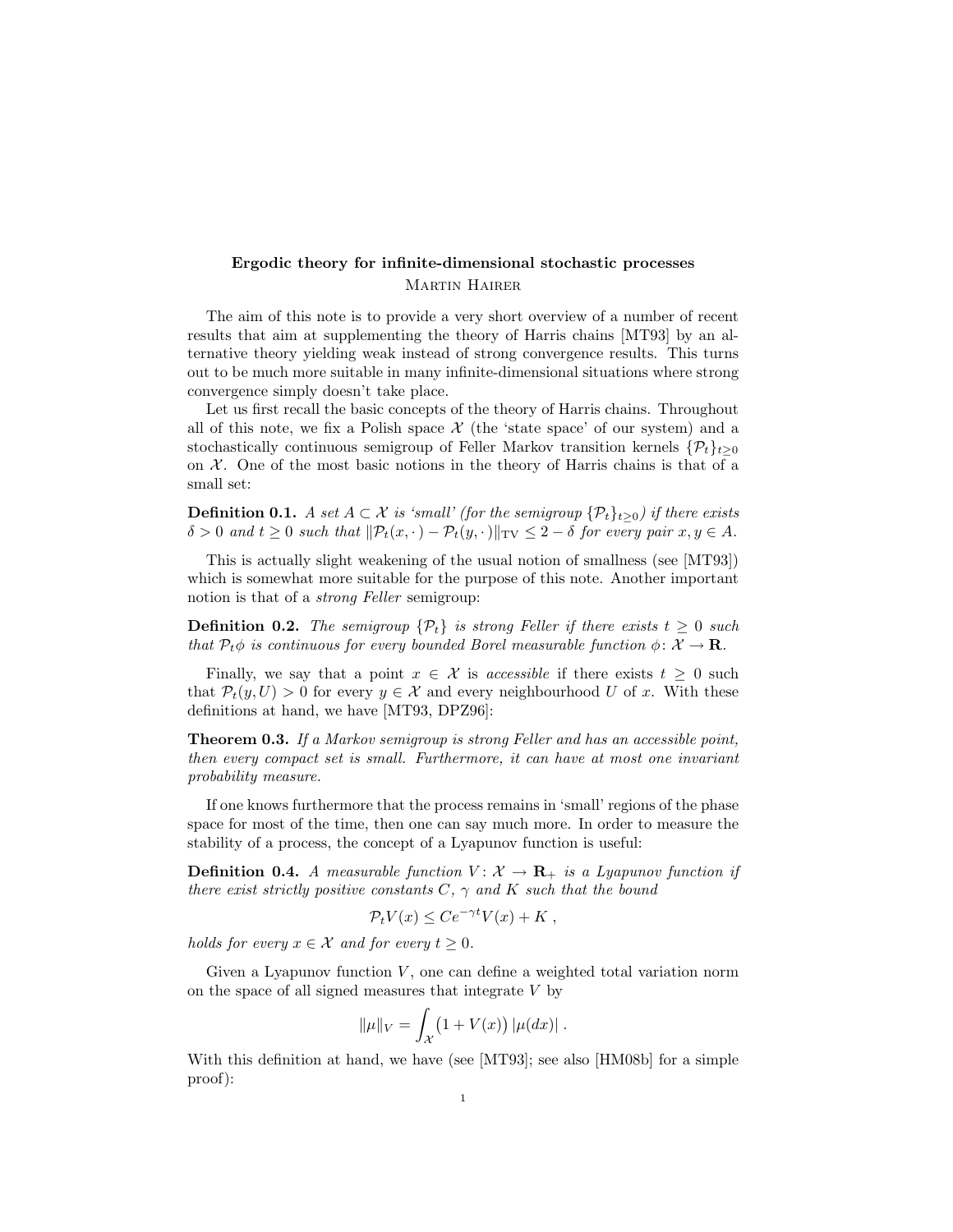**Theorem 0.5** (Harris). If a Markov semigroup admits a Lyapunov function  $V$ such that the level sets  $\{x : V(x) \leq C\}$  are all small, then there exist constants C and  $\tilde{\gamma}$  such that

$$
\|\mathcal{P}_t\mu-\mathcal{P}_t\nu\|_V\leq \tilde{C}e^{-\tilde{\gamma}t}\|\mu-\nu\|_V,
$$

for every  $t \geq 0$  and every pair of probability measures  $\mu$  and  $\nu$  on X. In particular,  $P_t$  admits exactly one invariant probability measure.

The problem with the theory of Harris chains is that it is not very well adapted to infinite-dimensional problems. While probability measures on finite-dimensional spaces are 'often' absolutely continuous with respect to some reference measure (usually Lebesgue measure), this is not so often the case in infinite dimensions due to the lack of a 'natural' reference measure. It is therefore relatively 'rare' for a Markov semigroup on an infinite-dimensional space to have the strong Feller property. (Basically, some rather strong form of invertibility is typically required of the covariance operator of an infinite-dimensional diffusion for it to generate a strong Feller semigroup, see for example [DPEZ95, DPZ96, EH01].) In particular, one does often not expect to have convergence in a total variation norm as in Theorem 0.5.

This suggests that one should look for an alternative 'weak' (i.e. dealing with weak convergence rather than total variation convergence) theory. This can be achieved by making use of the following notion. An increasing sequence  $d_n$  of continuous pseudo-metrics on X is called *totally separating* if one has  $d_n(x, y) \nearrow 1$ as  $n \to \infty$  for any  $x \neq y$ . Each of these metrics can be lifted in a natural way to the space of probability measures on  $\mathcal X$  by

$$
d(\mu, \nu) = \sup_{Lip_d \phi = 1} \int_{\mathcal{X}} \phi(x) (\mu - \nu)(dx) ,
$$

where we denote by  $Lip_d \phi$  the (minimal) Lipschitz constant of  $\phi \colon \mathcal{X} \to \mathbf{R}$  with respect to the metric  $d$ . With this definition, it turns out  $[HMO6]$  that for any system of totally separating pseudo-metrics, one has the identity

$$
\|\mu - \nu\|_{\mathrm{TV}} = 2 \sup_{n \geq 0} d_n(\mu, \nu) .
$$

On the other hand, it is known [Sei01, Hai08] that the strong Feller property is equivalent to the continuity of transition probabilities in the total variation distance. Therefore, a Markov semigroup is strong Feller if and only if there exists  $t \geq 0$  such that, for every  $x \in \mathcal{X}$ , one has

$$
\inf_{U \ni x} \sup_{y \in U} \sup_{n \geq 0} d_n(\mathcal{P}_t(x, \cdot), \mathcal{P}_t(y, \cdot)) = 0,
$$

where the first infimum runs over all neighbourhoods of  $x$ . This motivates the following natural extension to the strong Feller property [HM06]:

**Definition 0.6.** A Markov semigroup  $P_t$  satisfies the asymptotic strong Feller property if there exists a sequence  $t_n \nearrow \infty$  and a system  $d_n$  of totally separating